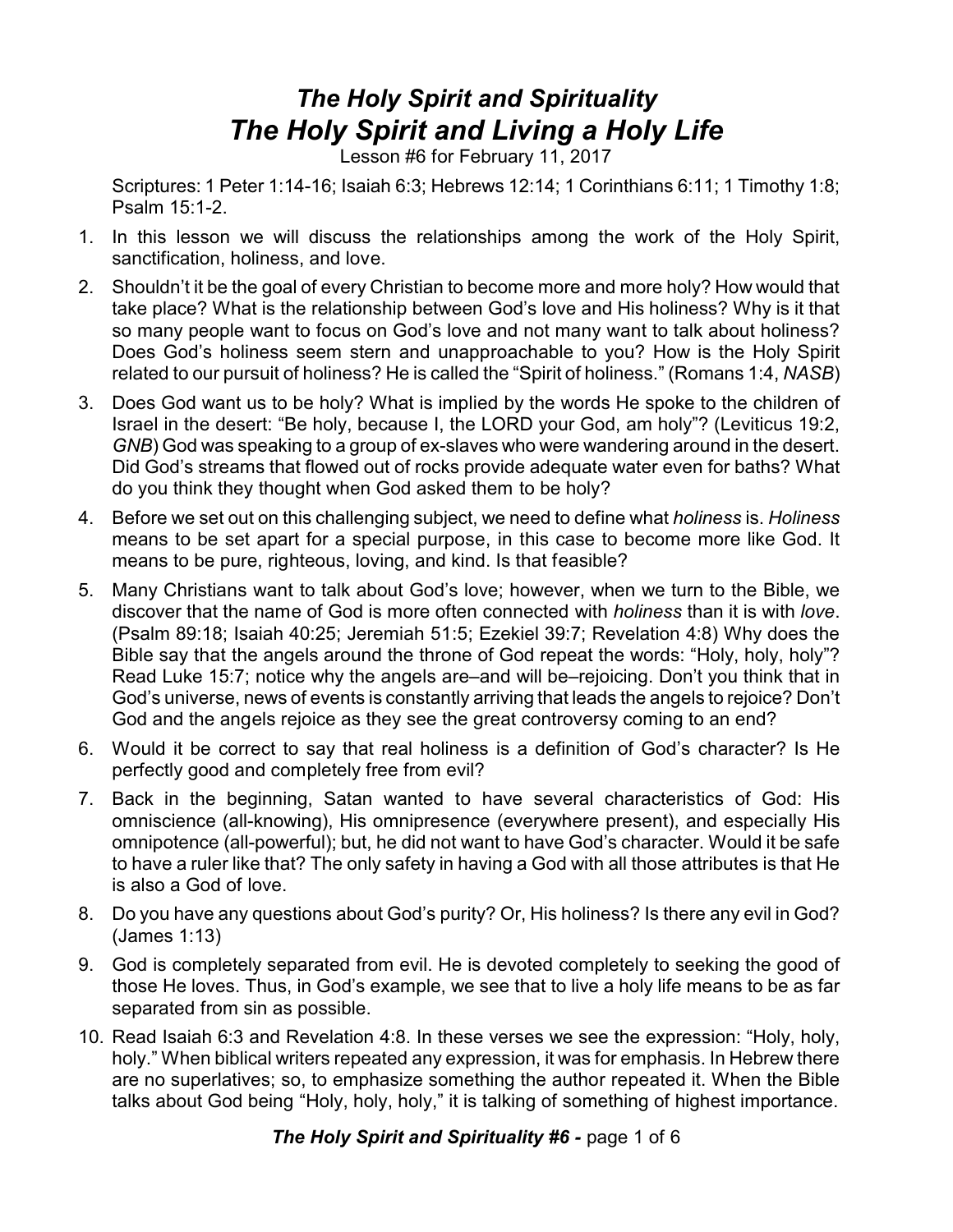11. So, how does that relate to us? Could we become holy?

The closer you come to Jesus, the more faulty you will appear in your own eyes; for your vision will be clearer, and your imperfections will be seen in broad and distinct contrast to His perfect nature. This is evidence that Satan's delusions have lost their power; that the vivifying influence of the Spirit of God is arousing you.—Ellen G. White, *Steps to Christ* 64.2-65.0; *RH*, February 17, 1885, par. 17; *OFC* 90.3; *OHC* 27.2.

- 12. Read Ephesians 1:4; 5:25-27; and Hebrews 12:14. It is God's earnest desire that all His children become like Jesus, that is, holy. He wants us to be holy, pure, and without fault. What would happen if God had a significant group of people on this earth who were like that? (See *COL* 69.1-2.)
- 13. Would it be correct to say that holiness is both God's gift and His command? Could we say that holiness is Christ-likeness? Is it possible for people living in the 21 $^{\rm st}$  century to become slowly more and more conformed to His likeness?
- 14. God wants us to have perfect self-control (Galatians 5:23) because we have come to understand Him and His character so well that we would never want to do anything wrong. It is not so that we can do what we want to do; instead, it is so that He can safely admit us to heaven and not have to worry that we might disrupt His kingdom.
- 15. Read 1 Corinthians 1:2. What was Paul implying when he called the people of Corinth saints? Remember that the word *saint* is the Latin word for *holy*. What qualified them to be called saints? Are we better than the people who lived in Corinth in Paul's day?
- 16. Read Hebrews 12:14. Do we really believe that we must pursue holiness without which no one will see the Lord? Is holiness a goal to be reached? Or, a growth toward God?
- 17. There seems to be a tension suggested in the Scriptures between being holy and yet having to constantly pursue holiness. Aren't we all God's children? Many of us seem to be denying that by our behavior.
- 18. Read 1 Corinthians 6:11; Titus 3:5; and Hebrews 13:12. Can we really die to sin? These verses tell us that we have been purified from sin, dedicated to God, and put right with Him by Jesus Christ and the Holy Spirit. This is not a result of anything that we have done; instead, it is because of His own mercy given to us through the Holy Spirit that we can be changed.
- 19. So, where does holiness or sanctification come from? It is accomplished by faith. (See Hebrews 11:6; compare 2 Thessalonians 2:13; and 1 Peter 1:2.)
- 20. Read Galatians 5:16-17; compare it with Galatians 5:23. In verses 16-17, he said that there is a natural war between what our human nature wants and what the Spirit wants. Therefore, because these two are enemies, we cannot do what we want to do. But, verse 23 says that a part of the fruit of the Holy Spirit is self-control. How do these two ideas fit together?
- 21. Let us never forget that the great controversy is being fought right now; it is being fought between our ears. We are born sinners. Sin dwells in us. (Romans 7:20)
- 22. So, what is the secret to becoming more like Jesus? In Hebrews 11 we are given a gallery–a kind of hall of fame–of the saints of the Old Testament. Following the portrayal of their lives, it says in Hebrews 12:1-2 that if we are going to do as well as they did, we must keep our eyes fixed on Jesus. So, our battle is not to physically fight someone; our

*The Holy Spirit and Spirituality #6 - page 2 of 6*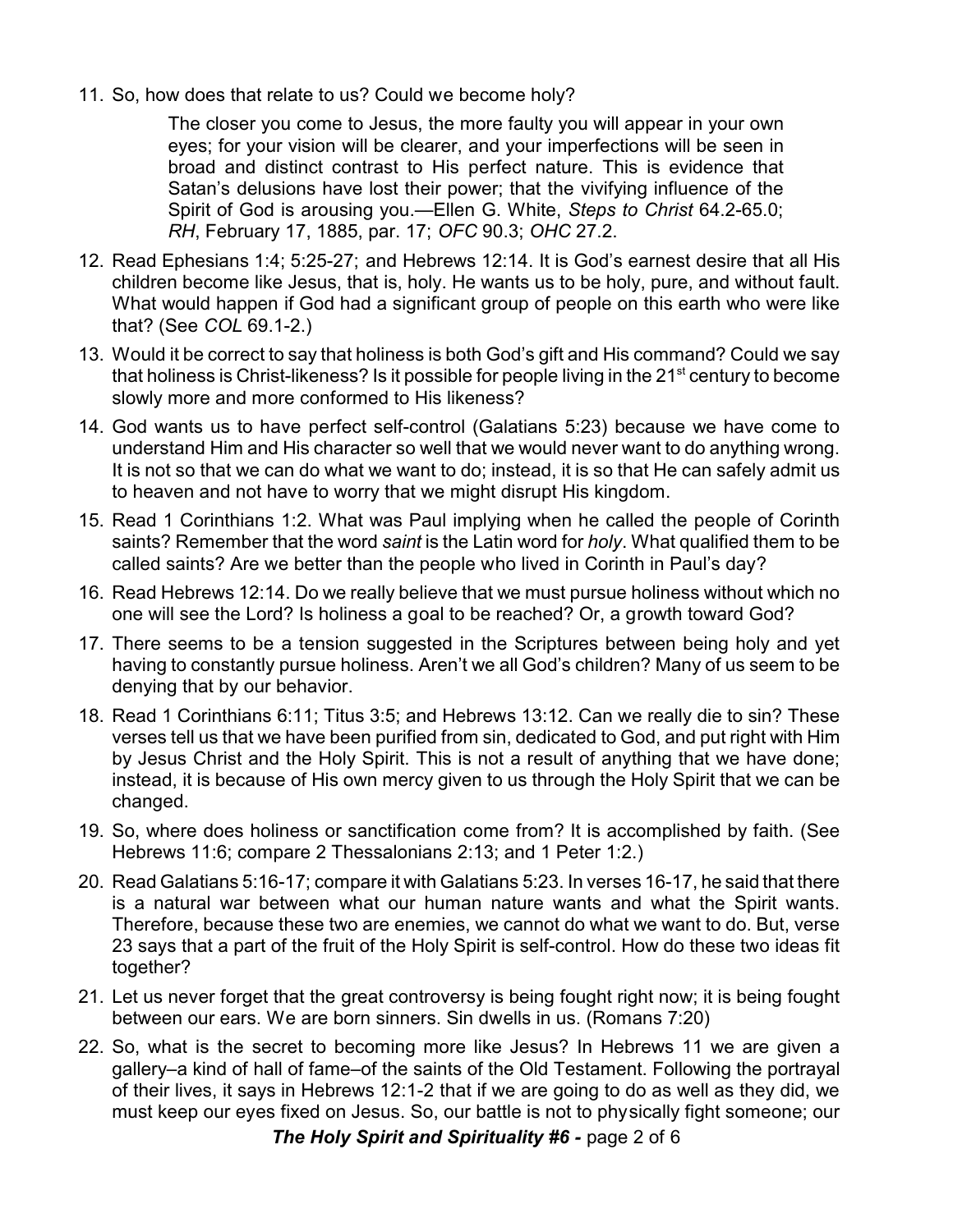battle is to find the time and the will to keep our eyes fixed on Jesus. When we do that, the Holy Spirit will make the necessary changes in our minds, our thoughts, and in our characters to prepare us to become citizens of the heavenly kingdom.

**It is a law both of the intellectual and the spiritual nature that by beholding we become changed. The mind gradually adapts itself to the subjects upon which it is allowed to dwell.** It becomes assimilated to that which it is accustomed to love and reverence. Man will never rise higher than his standard of purity or goodness or truth. If self is his loftiest ideal, he will never attain to anything more exalted. Rather, he will constantly sink lower and lower. The grace of God alone has power to exalt man. Left to himself, his course must inevitably be downward.—Ellen G. White, *The Great Controversy* 555.1. [Bold type is added.]

- **1 John 3:1-3**: <sup>1</sup>See how much the Father has loved us! His love is so great that we are called God's children–and so, in fact, we are. This is why the world does not know us: it has not known God. <sup>2</sup>My dear friends, we are now God's children, but it is not yet clear what we shall become. **But we know that when Christ appears, we shall be like him, because we shall see him as he really is.** <sup>3</sup>Everyone who has this hope in Christ keeps himself pure, just as Christ is pure.—American Bible Society. (1992). *The Holy Bible: The Good News Translation* (2nd ed., 1 John 3:1-3). New York: American Bible Society. [Bold type is added.]
- 23. There is no other way. Jesus Himself very clearly stated: "I am the way, the truth, and the life." (John 14:6, *GNB*)
- 24. God calls on us to keep His law. But, if we cannot be saved by keeping the law, why do we need to keep it?
- 25. The law is a reflection of God's character; it is holy, righteous, and good. The only other thing or person described with those three attributes in Scripture is God Himself.

It is essential to our eternal well-being to know more of God; for love to God depends on a conception of His goodness. His excellence, and a knowledge of His will. It requires an appreciation of His character. **His law is the transcript of His character,** and this law He calls upon us to obey. God calls for an entire surrender of the entire being.—Ellen G. White, *Signs of the Times*, August 2, 1899, par. 2. [Bold type is added.]

- 26. Is trying to keep the law legalism? Or, is it faithfulness? The *Adult Sabbath School Bible Study Guide* for Wednesday, February 8, suggests: "The law is never our way to salvation. Rather, it is the path of the saved." How do you understand these words?
- 27. Matthew 24:12 (*ESV*) says: "And because lawlessness will be increased, the love of many will grow cold." Love diminishes when the law is not appreciated.
- 28. Read Romans 13:10 and Matthew 22:37-40. Could we unhesitatingly say that to love, is to obey the whole law? If we could truly love God and love our neighbor, would we be prepared to enter the kingdom of heaven? It may be possible to keep the letter of the law without love; but, it is not possible to exhibit true love without keeping the law. Is that true? The only way we can really love is by reflecting the love God shows us.
- 29. Read Psalm 15:1-2; Ephesians 4:22-24; and 2 Timothy 2:21. These verses suggest that

**The Holy Spirit and Spirituality #6 - page 3 of 6**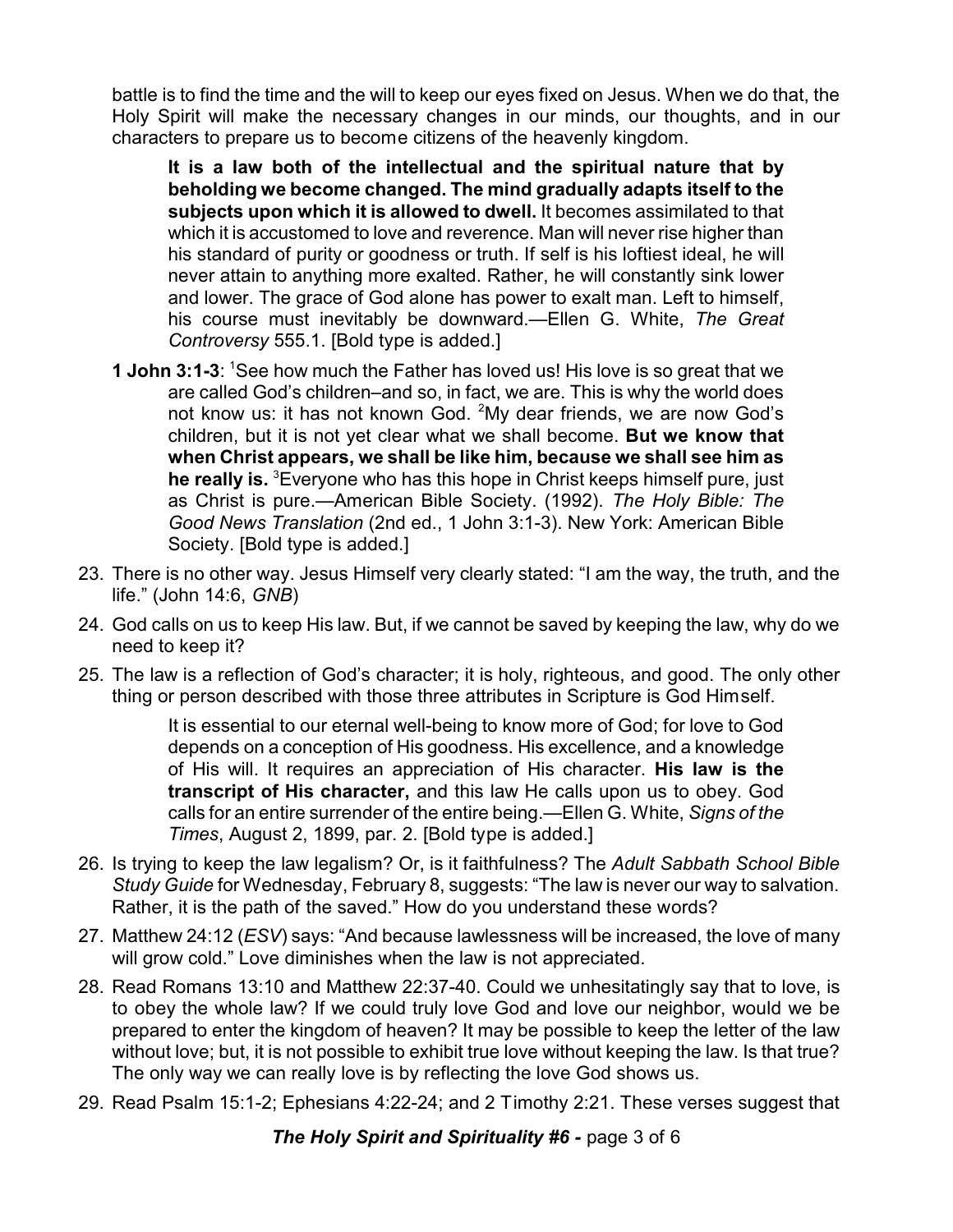only those who are obedient to God and who are true and sincere and do what is right will enter God's "temple."

30. Let us come back to look again at our own personal experiences. Is being holy a very strict and unhappy condition? Or, is holiness the precondition for enjoying the happiness which comes from fellowship with God?

> **A character formed according to the divine likeness is the only treasure that we can take from this world to the next.** Those who are under the instruction of Christ in this world will take every divine attainment with them to the heavenly mansions. And in heaven we are continually to improve. How important, then, is the development of character in this life.—Ellen G. White, *Christ's Object Lessons* 332.3; *Mar* 223.2; *MYP* 100.3; *ML* 267.5; *OFC* 309.1; *RC* 298.3. [Bold type is added.]

- 31. We must develop new habits, habits of righteousness and obedience. Developing new habits is not easy, and it may be particularly difficult when it directly contradicts one of our former sinful habits. But, we need to develop the habits of patience, love, faithfulness, kindness, goodness, gentleness, and self-control. (Galatians 5:22-23)
- 32. What might prevent us from getting ready for the second coming? Members of the Seventh-day Adventist Church know that the church has a lot of different programs. It is easy to become involved in many aspects of the church's activities. Could we become so involved in these programs that we take our eyes off Christ and the Holy Spirit? Can we accomplish anything at all without Them?
- 33. So, what is our great need? We are living 172 years after the Great Disappointment!

The Spirit of God, as it comes into the heart by faith, is the beginning of the life eternal. What promise is less fulfilled in the church than that of the endowment of the Holy Spirit? **Here is our greatest need.**—Ellen G. White, *Review and Herald*, February 9, 1892, par. 21.

**A revival of true godliness among us is the greatest and most urgent of all our needs.** We must have the holy unction from God, the baptism of his Spirit; for this is the only efficient agent in the promulgation of sacred truth. It is the Spirit of God that quickens the lifeless faculties of the soul to appreciate heavenly things, and attracts the affections toward God and the truth.—Ellen G. White, *The Home Missionary*, November 1, 1890, par. 26; *GW92* 370.1.

**A revival of true godliness among us is the greatest and most urgent of all our needs. To seek this should be our first work. There must be earnest effort to obtain the blessing of the Lord, not because God is not willing to bestow His blessing upon us, but because we are unprepared to receive it.** Our heavenly Father is more willing to give His Holy Spirit to them that ask Him, than are earthly parents to give good gifts to their children. But it is our work, by confession, humiliation, repentance, and earnest prayer, to fulfill the conditions upon which God has promised to grant us His blessing. **A revival need be expected only in answer to prayer. While the people are so destitute of God's Holy Spirit, they cannot appreciate the preaching of the Word; but when the Spirit's power touches their hearts, then the discourses given will not be without**

*The Holy Spirit and Spirituality #6 -* page 4 of 6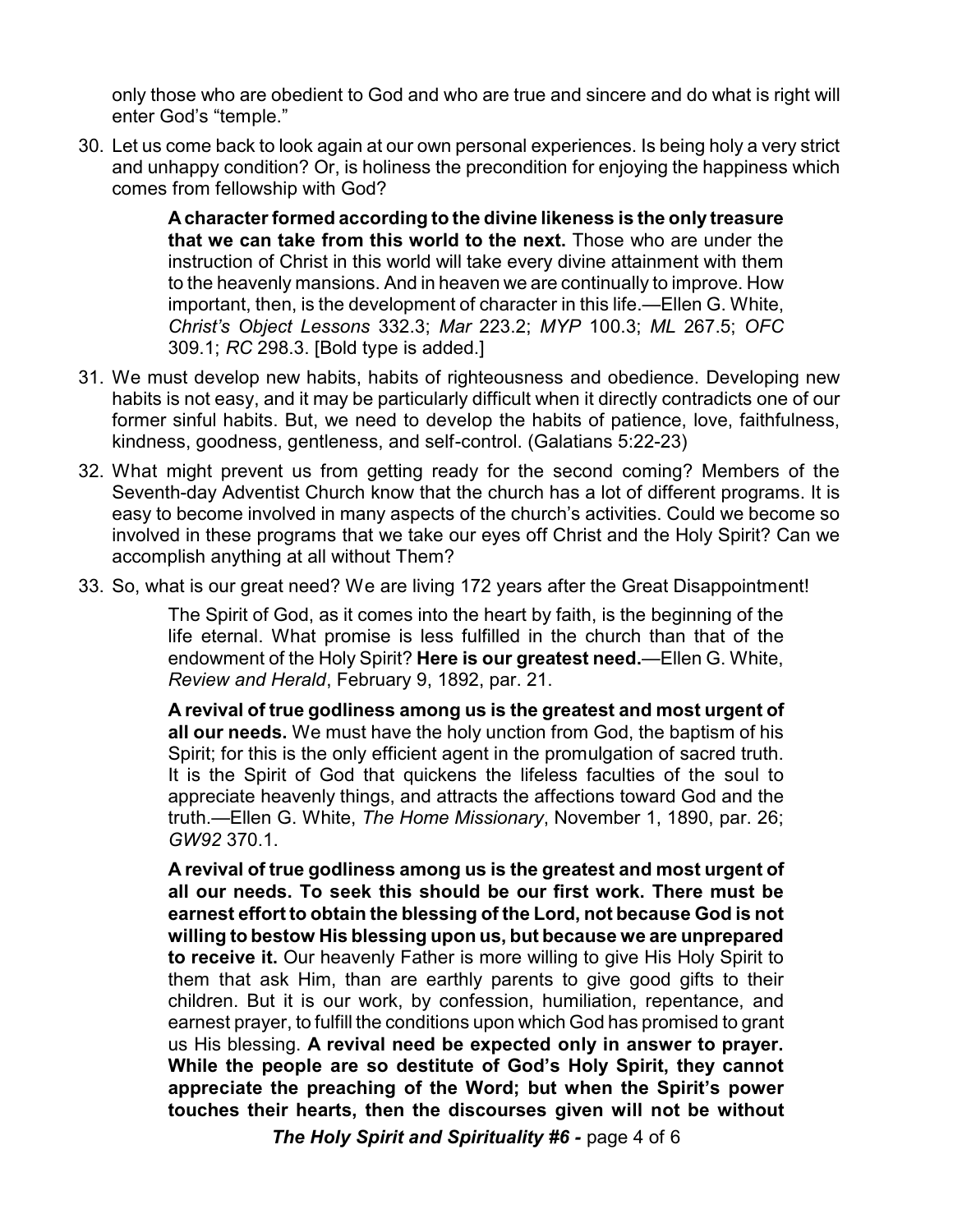**effect.** Guided by the teachings of God's Word, with the manifestation of His Spirit, in the exercise of sound discretion, those who attend our meetings will gain a precious experience, and returning home, will be prepared to exert a healthful influence.—Ellen G. White, *Review and Herald*, March 22, 1887, par. 1; *1SM* 121.1; *LDE* 189.1; *Pr* 116.1; *YRP* 283.2. [Bold type is added.]

- 34. Is it even possible for us to grasp an understanding of the holiness of God which seems to be the absolute antithesis to our own sinfulness and depravity? God told the children of Israel that they were to: "Be holy, for I the Lord your God am holy." (Leviticus 19:2, *NKJV*) Would God have commanded them to do that without making it possible? There is a close connection between holiness, covenant or agreement, and law. Without the help of the Holy Spirit, we cannot develop a successful relationship with God which we call faith, and we certainly cannot obey His law.
- 35. So, what would it actually mean to have God's law written on our hearts and minds?
- 36. What first comes to your mind when you think about God's holiness?
- 37. Many Christians today love to dwell on God's love and largely ignore His holiness. Why is that? Is it because His holiness is a goal that we have to co-operate with the Holy Spirit to attain? It is not something we just receive from God. Would you describe holiness as a destination? Or, a journey? The only way to walk straight ahead is to keep your eyes focused on what is ahead.
- 38. Faith is the only key to salvation. And it comes through prayer, Bible study, meditation, and witnessing. Through these avenues we follow in the footsteps of Jesus; obedience brings us closer and closer to the very essence of the character of God.
- 39. Read 1 Peter 1:15-16. Peter, remembering the Old Testament said:

 $^{15}$ Instead, be holy in all that you do, just as God who called you is holy.  $^{16}$ The scripture says, "Be holy because I am holy."—American Bible Society. (1992). *The Holy Bible: The Good News Translation* (2nd ed., 1 Peter 1:15- 16). New York: American Bible Society.

40. And we are reminded:

It is a law of the mind that it gradually adapts itself to the subjects upon which it is trained to dwell.—*Patriarchs and Prophets* 596.2. Compare *5T* 24.3; *GC* 555.1 (quoted in Item #22 above); *1MCP* 91.2; *2MCP* 418.1; *RH*, July 11, 1882, par. 13.

- 41. It is by beholding His character and by focusing on how we can become more like Jesus Christ that faith grows and character is changed.
- 42. So, why is there so much emphasis on holiness and becoming more like God by keeping His law?

In the gift of God's dear Son, a definite view of His character has been given to the race that is never absent from His mind. His very heart is laid open in the royal law. **That infinite standard is presented to all, that there may be no mistake in regard to that kind of people God would have compose His kingdom.** It is only those who are obedient to all His commandments who will become members of the royal family, children of the heavenly King. These will be honored with a citizenship above, a life that measures with the

*The Holy Spirit and Spirituality #6 -* page 5 of 6